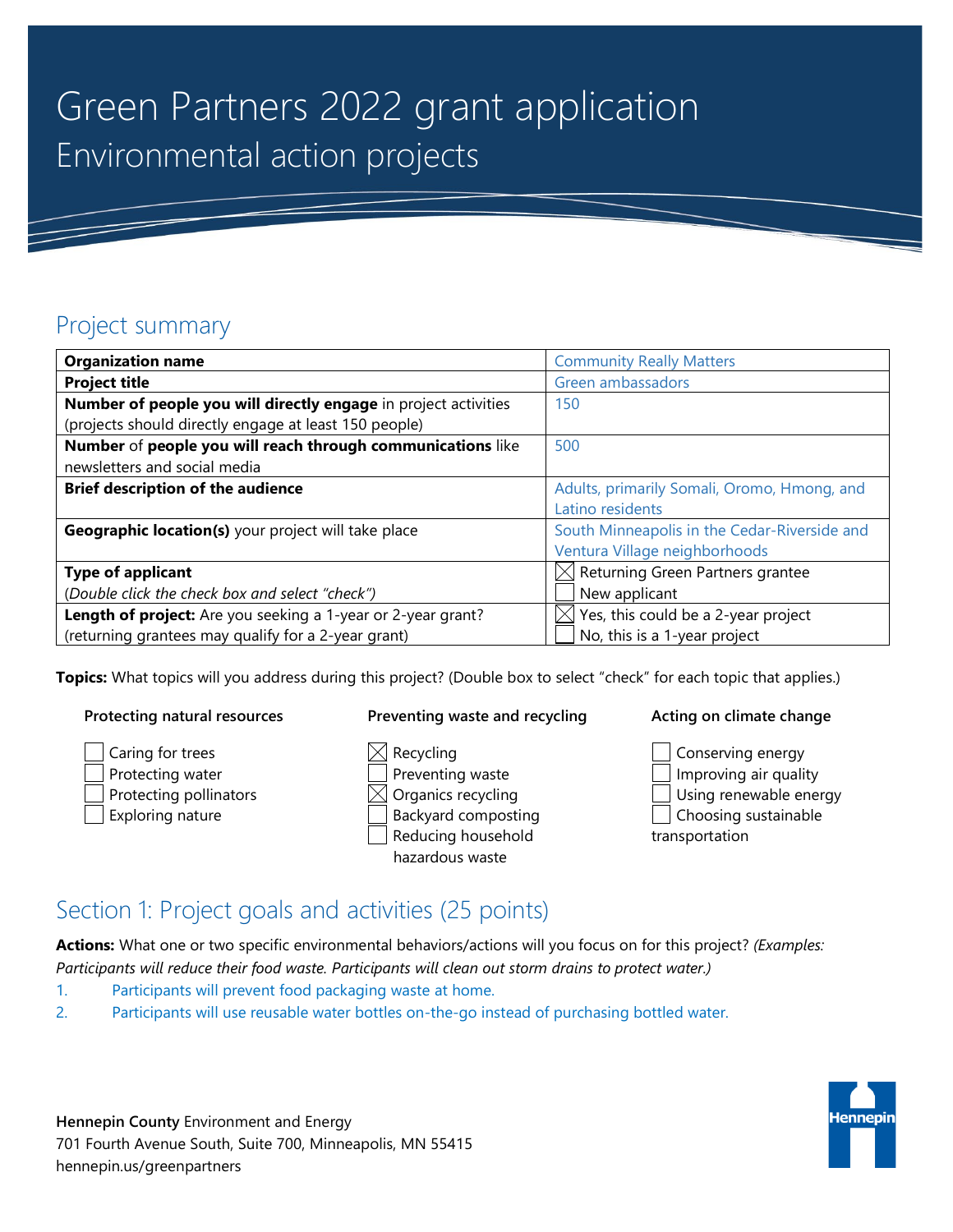**One paragraph project summary:** What environmental topics will your audience learn about and engage in? Include context about why this project is important to do now with your audience. [\(Journey map and planning worksheet\)](https://www.hennepin.us/-/media/hennepinus/business/work-with-hennepin-county/green-partners/journey-mapping-plan-worksheet) Our goal is to influence the behavior of more than 150 community members and motivate the broader community to prevent waste. We will identify and train 15 community members to become Community Really Matters waste ambassadors, who will reach out to the community and educate at least an additional 10 community members (youth, young adults, and adults) each. Additionally, ambassadors will host waste reduction workshops for the community and serve as waste educators for at least two community events, celebrations, or gatherings. During our last community survey, waste was identified as an issue that community members want to learn more about. While recycling has been practiced by community members, waste prevention is new for many. Community Really Matters staff are motivated to engage community members on this issue.

**Activities:** Tell us which outreach methods you will use from the table below. Describe project activities and a timeline by month, quarter, or season. Delete any outreach methods you will not use. Describe and submit curriculum you plan to use*.* This grant opportunity aligns with county initiatives to [reduce racial disparities](https://www.hennepin.us/your-government/overview/addressing-disparities-in-hennepin-county) in health and environmental quality. How will this project potentially reduce disparities?

This project will reduce disparities by investing in community-based learning in BIPOC communities. To reduce barriers to participation, we will provide financial support in the form of stipends, Ambassadors will receive free supplies to implement waste prevention at home and meals for participating in workshops, and waste will be reduced by participants taking action which reduces environmental impacts on communities experiencing disproportionate impacts.

Which [behavior change strategies](https://www.hennepin.us/-/media/hennepinus/business/work-with-hennepin-county/green-partners/benefits-and-barriers-discussion-guide.pdf) will be incorporated?

- Get commitments  $\boxtimes$  Change social norms
- Model behavior
- $\boxtimes$  Provide incentives
- $\boxtimes$  Prompts and reminders
- 岗 Communication/share information
- $\boxtimes$  Social diffusion/share first person perspectives or experiences
- Let people try an activity
- Make it easy to act with needed infrastructure, tools, or supplies

| Outreach<br>methods/activities     | How you will implement your outreach methods and activities?                                                                                                                                                                                                                                                                                                                                                                                                                                                | Timeline of<br>activities |
|------------------------------------|-------------------------------------------------------------------------------------------------------------------------------------------------------------------------------------------------------------------------------------------------------------------------------------------------------------------------------------------------------------------------------------------------------------------------------------------------------------------------------------------------------------|---------------------------|
| Communications<br>campaign         | What communication channels will you use? What are your key messages?<br>Monthly social media campaign will share project activities and stories of<br>Ambassadors experiences in the program.                                                                                                                                                                                                                                                                                                              | <b>Monthly</b>            |
| Host workshops or<br>presentations | When, where, and how many workshops or presentations will you hold? Who<br>will present or facilitate? What information will you present? What activities will<br>you do with participants?                                                                                                                                                                                                                                                                                                                 | Oct $2022 -$<br>Feb 2023  |
|                                    | In fall and winter, we will host a series of four workshops to train 15<br>ambassadors to become experts in waste prevention so they can conduct<br>education on recycling and household waste reduction strategies and<br>access educational resources to share with community members. Specific<br>topics will include: why it matters, existing cultural values and practices<br>related to waste, reusable items you can use instead, common questions,<br>tips and tricks, waste prevention on-the-go. |                           |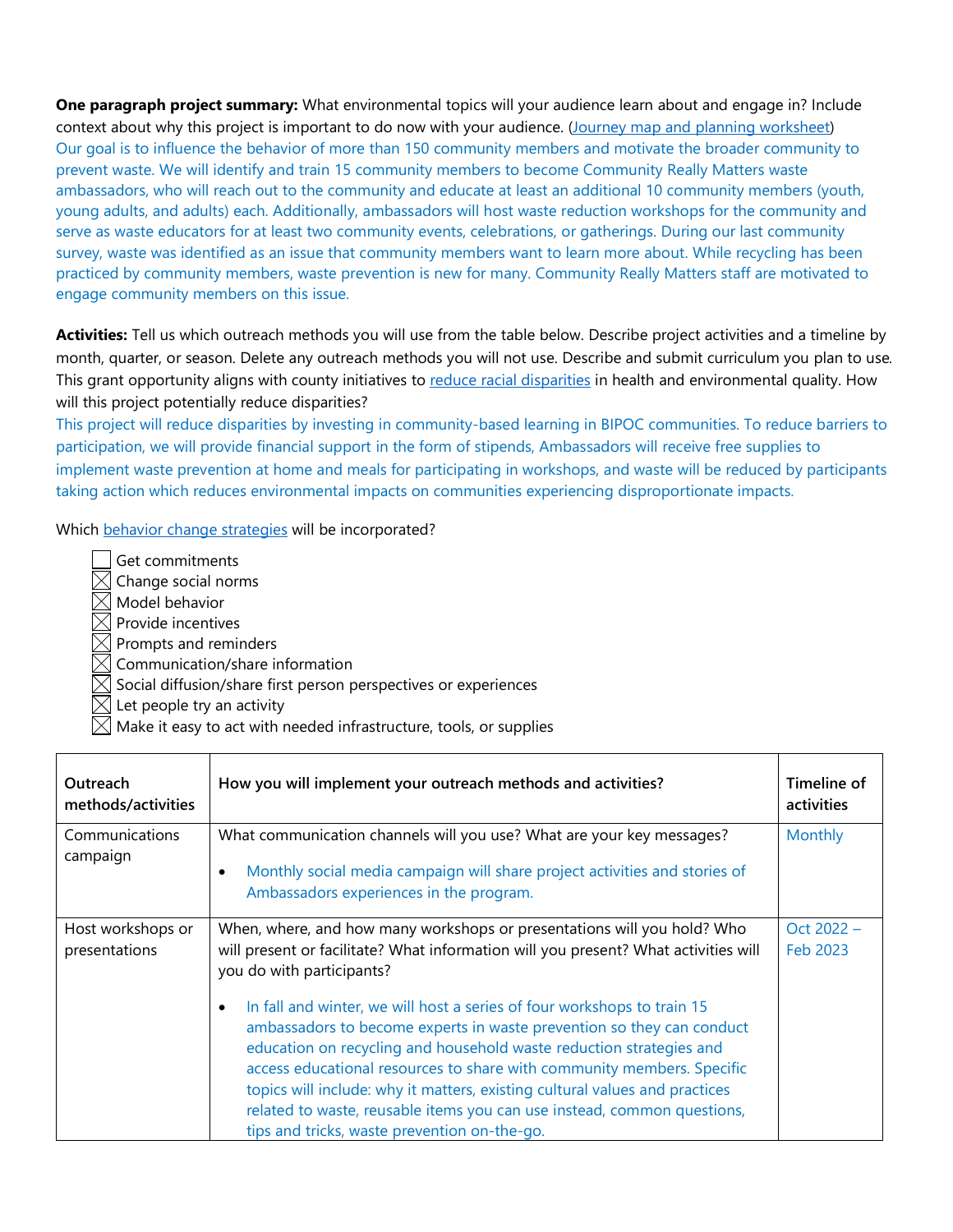|                                                  | Ambassadors will use the packaging waste trunk from Hennepin County to<br>$\bullet$<br>learn about waste prevention during the first workshop.<br>Ambassadors will conduct waste sorts at the conclusion of each of the four<br>$\bullet$<br>workshops to assess how much waste was produced and review what is<br>recyclable vs trash.                                                                                                                                                                                                                         |                   |
|--------------------------------------------------|-----------------------------------------------------------------------------------------------------------------------------------------------------------------------------------------------------------------------------------------------------------------------------------------------------------------------------------------------------------------------------------------------------------------------------------------------------------------------------------------------------------------------------------------------------------------|-------------------|
| Field trip/tour                                  | Host field trip for ambassadors to tour a waste or recycling facility that accepts<br>Hennepin County waste. Hands-on learning activities and the "ability to see for<br>themselves" will be essential to enable participants to implement what they<br>learn.                                                                                                                                                                                                                                                                                                  |                   |
| Distribute supplies<br>to take action            | What will you provide to participants to take action? How will you distribute the<br>supplies and to whom?<br>Ambassadors will be provided with reusable water bottles, reusable bags,<br>$\bullet$<br>remember the bag signs, and motivational posters.<br>At events ambassadors attend, the public will be given recycling guides,<br>$\bullet$<br>green disposal quide magnets, and reusable bags or other supplies<br>ambassadors decide to give away.                                                                                                      | Apr-June<br>2023  |
| Host workshops or<br>presentations               | When, where, and how many workshops or presentations will you hold? Who<br>will present or facilitate? What information will you present? What activities will<br>you do with participants?<br>In summer, Ambassadors will work together to design and conduct at least<br>٠<br>two waste prevention workshops with at least 30 community members<br>present at each. Workshops will include recycling education, waste<br>prevention tools, and hands-on learning activities from the Hennepin<br>County reducing waste activity guide and The Story of Stuff. | June-July<br>2023 |
| Outreach and<br>education at<br>community events | What events or gatherings will you attend or organize? Will you table or<br>something else? What are your key messages? What education information or<br>activities will you use?<br>Ambassadors will seek opportunities to table or distribute recycling guides<br>$\bullet$<br>and green disposal guide magnets at two community events to educate<br>event attendees about what is recyclable and hazardous waste disposal<br>options. Each ambassadors' will have a conversation with at least 5 people<br>at events.                                       | July-Aug<br>2023  |
| Direct outreach and<br>conversations             | Who will you talk to? What are your key messages and materials that you will<br>use?<br>Community Really Matters waste ambassadors will each follow up with<br>$\bullet$<br>participants of their waste prevention workshop to find out if they are using<br>their water bottles and bags and answer questions.                                                                                                                                                                                                                                                 | July-Aug<br>2023  |

Visit [hennepin.us/environmentaleducation](http://www.hennepin.us/environmentaleducation) for Hennepin County environmental education resources.

#### **Outcomes:**

Hennepin County requires grantees to track project outcomes that demonstrate changes in participants behaviors.

• What behavior outcomes are you planning to track during this project? We plan to track the number of reusable water bottles and reusable bags given to workshop participants, the number of reusable water containers that participants report using and the number of times they used their reusable bags in the last month of the project. We will also track the number of cups saved from the trash and weigh our waste from each workshop.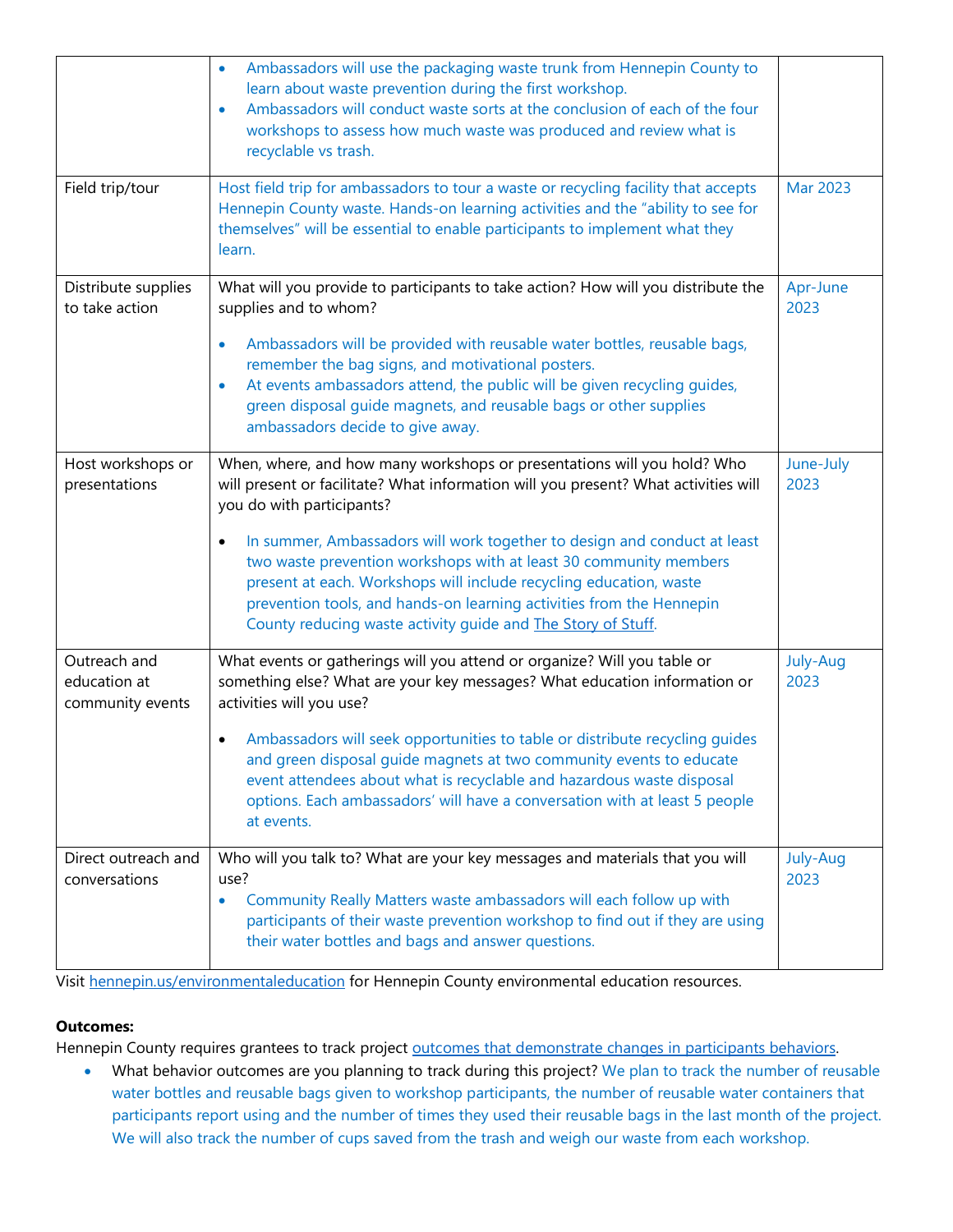• How will you get participants to report their outcomes and changes in behavior? We will collect outcomes data at meetings and provide a stipend for Ambassadors who report outcomes from the contacts made after the public workshops and their own household.

#### **Returning grantees only:**

- If we were to fund this project for two years, provide a summary of activities in year two (if applicable). Will you work with the same participants or on the same topic? Will the project build on the previous project? Same programming but modified based on what we learn in year 1. We will recruit new ambassadors and reach new people from our community with this education.
- Provide a summary of your previous grant project, what was successful, and why this project is a logical next step for your organization. It is helpful to submit links to photos, a video, or stories from past projects, if available. Our previous grant project was on the topic of water protection. More than 200 people participated in workshops about diverting stormwater. More than 20 rain barrels were installed on homes and 10 households signed up to meet with a rain garden consultant to take about a potential project in their yard. Visit our blog for project stories.
- Did you successfully complete your previous Green Partners grant projects, including submitting required reports on time?  $\boxtimes$  Yes  $\Box$  No  $\Box$  Other, please explain:

### Section 2: Participant information (25 points)

**Describe your participants.** Who are they and what is their relationship to Hennepin County, do they live, work, or recreate in the county? Do participants face [disparities](https://www.hennepin.us/your-government/overview/addressing-disparities-in-hennepin-county) in relation to education, employment, income, housing, transportation, justice, or health?

The audience for this project includes immigrants and residents who live in south Minneapolis in the Phillips and Ventura Village neighborhoods. Participants are likely to be low-income and people of color, facing many disparities. A large portion of people served are adults with limited English proficiency.

**Describe your relationship and experience working with this audience**. *If you do not have an established relationship with this audience, find a project partner who can provide a strong connection to your audience.*

Community Really Matters is a well-known and respected organization in the community and well-connected to influential community leaders (faith leaders, business owners, and organizational leaders). Community Really Matters staff are bilingual/bicultural, well connected to the community, and able to work across generations.

Community Really Matters staff members have worked extensively during the past 10 years with this community and as a result are very aware of their interests and learning styles. Residents often show more interest and are most responsive to information shared by other residents that they know and trust. Ambassadors will be recruited through existing social networks, word of mouth, announcements at meetings, and posters in the community.

**Tell us about your participants' relationship to this topic.** What do you think motivates your participants to take action on this topic, if anything?

Experience ranges from fairly unaware of waste prevention to some experience with waste prevention. We believe environmental justice is a motivation for some of our participants and many participants care about leaving a healthy planet for their children.

**Readiness spectrum:** Your project should engage at least 150 people. Where do think your participants fall on the readiness spectrum below?

| <b>Audience readiness</b><br>spectrum | <b>Description</b>                                      | Tell us the approximate<br>number of people you will<br>engage from each group |
|---------------------------------------|---------------------------------------------------------|--------------------------------------------------------------------------------|
| l want to take action!                | Early adopters already value the action and are doing   | 50                                                                             |
| Show me how!                          | it or will do it after preparing and committing to act. |                                                                                |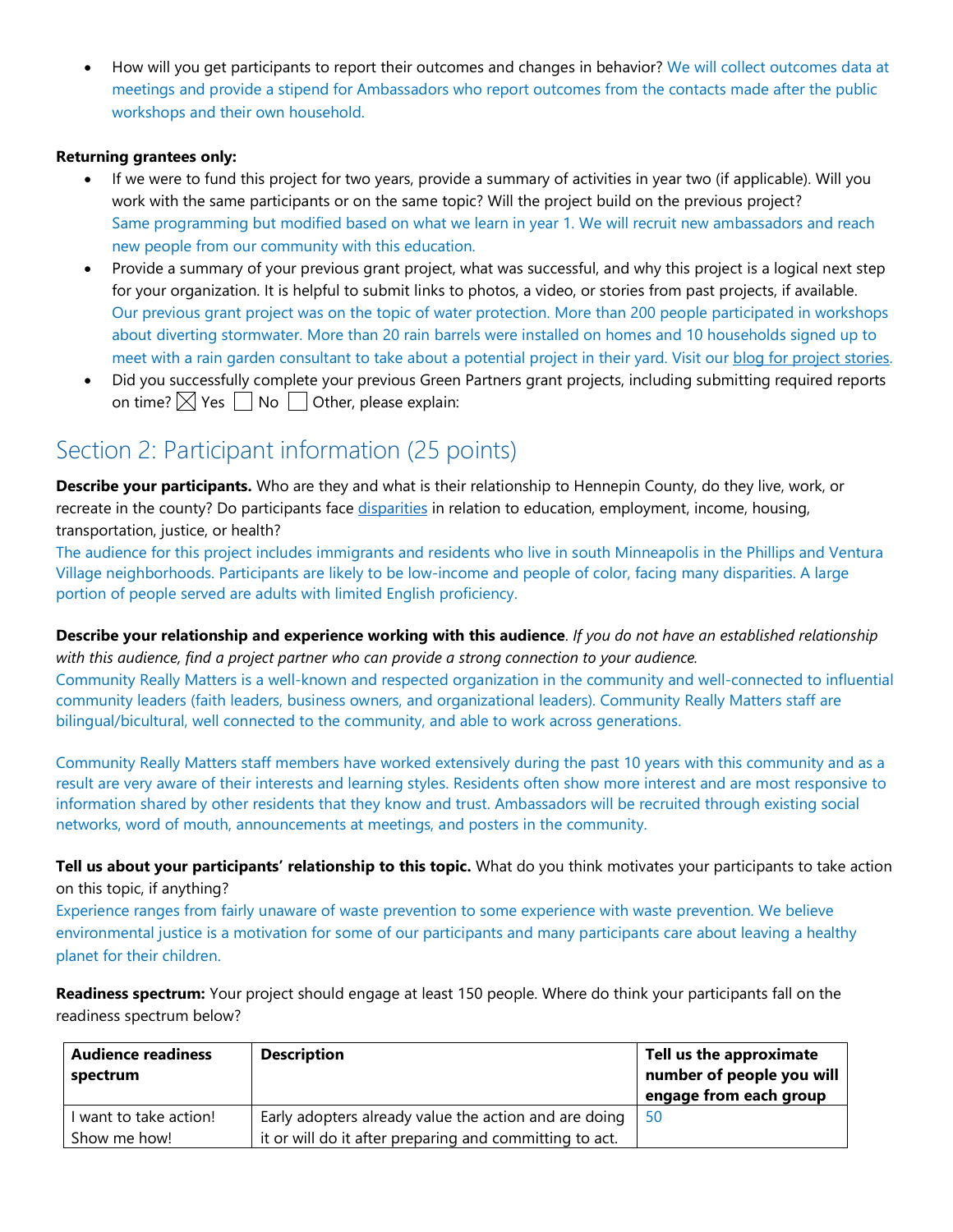| I'm interested but I need<br>more information, help,<br>resources, or motivation. | Hasn't considered it much; may value the outcome<br>but isn't doing it. Needs motivation and support to<br>act. | 100 |
|-----------------------------------------------------------------------------------|-----------------------------------------------------------------------------------------------------------------|-----|
| Help me!                                                                          |                                                                                                                 |     |
| I'm not interested. You                                                           | Doesn't value the behavior, isn't doing it. Needs a law $\begin{pmatrix} 0 \\ 0 \end{pmatrix}$                  |     |
| would have to make me.                                                            | or policy to drive their behavior.                                                                              |     |

#### **Barriers:**

We are able to host a discussion with a subset of our participants to learn about their barriers and perceived benefits to taking action on this topic. (see [Benefits and barriers discussion guide\)](https://www.hennepin.us/-/media/hennepinus/business/work-with-hennepin-county/green-partners/benefits-and-barriers-discussion-guide)  $\boxtimes$  Yes  $\Box$  No  $\Box$  Other, please explain:

Based on what you know now, what barriers/challenges do you expect to address with your project? [Select all that apply]

- $\boxtimes$  Our participants value the action but they lack motivation
	- Our participants don't value the action and they lack motivation
	- Our participants forget to act and need reminders
- $\boxtimes$  Our participants lack information
- Our participants lack the skills to take the action, have anxiety about trying, or worry about failing

 $\boxtimes$  Our participants face external barriers that are out of their control

## Section 3: Organization and project management information (25 points)

**Organization information**: Organization name, mailing address, and website: Community Really Matters, 701 South Fourth Avenue, Minneapolis, MN, 55415, [www.communityreallymatters.org](http://www.communityreallymatters.org/)

List and describe the staff and others who will implement the project, include their role and brief bio.

- Overall project manager/phone/email: Maggie Rhee, Program manager, oversee all aspects of the project including reporting, data collection and staff supervision. She has been in this role with Community Really Matters for the past 5 years. 612-348-9352 [maggie.rhee@community.org](mailto:maggie.rhee@community.org)
- Back-up project manager/phone/email: Richard Grimes, Community engagement manager, 612-348-9352 [rick.grimes@community.org](mailto:rick.grimes@community.org)
- Name, title and email of the person who has authority to sign the grant agreement: Michonne Hawthorne, [Michonne.hawthorne@community.org](mailto:Michonne.hawthorne@community.org)
- Additional project staff and project partners. Please submit letters of support from all significant organizations and/or experts you will partner with to implement this project.
	- o Rosita Espinosa, Communications manager, project assistance and communications
	- o Carol Peletier, Project assistant, project assistance and education supplies
	- o Daryl Dixon, Administrative assistant, financial reporting
	- o City recycling coordinator, Sasha Williams letter of support submitted
- Have the staff involved in this project implemented environmental projects in the past?  $\boxtimes$  Yes  $\Box$  No
- Do you conduct background checks for staff/volunteers working with youth?  $\Box$  Yes  $\Box$  No  $\boxtimes$  Not applicable
- Do you provide training to staff and volunteers working with youth?  $\Box$  Yes  $\Box$  No  $\boxtimes$  Not applicable

#### **County meetings and support:**

- The project manager and one other person should attend the grant orientation meeting in September 2022 and periodic check-in meetings. Provide their names and emails so we can follow up if awarded a grant. Maggie Rhee, Program manager and Richard Grimes, Community engagement manager
- Some projects benefit from county staff support in project planning or implementation, while others simply need funding or troubleshooting support. How can Hennepin County best support your project?